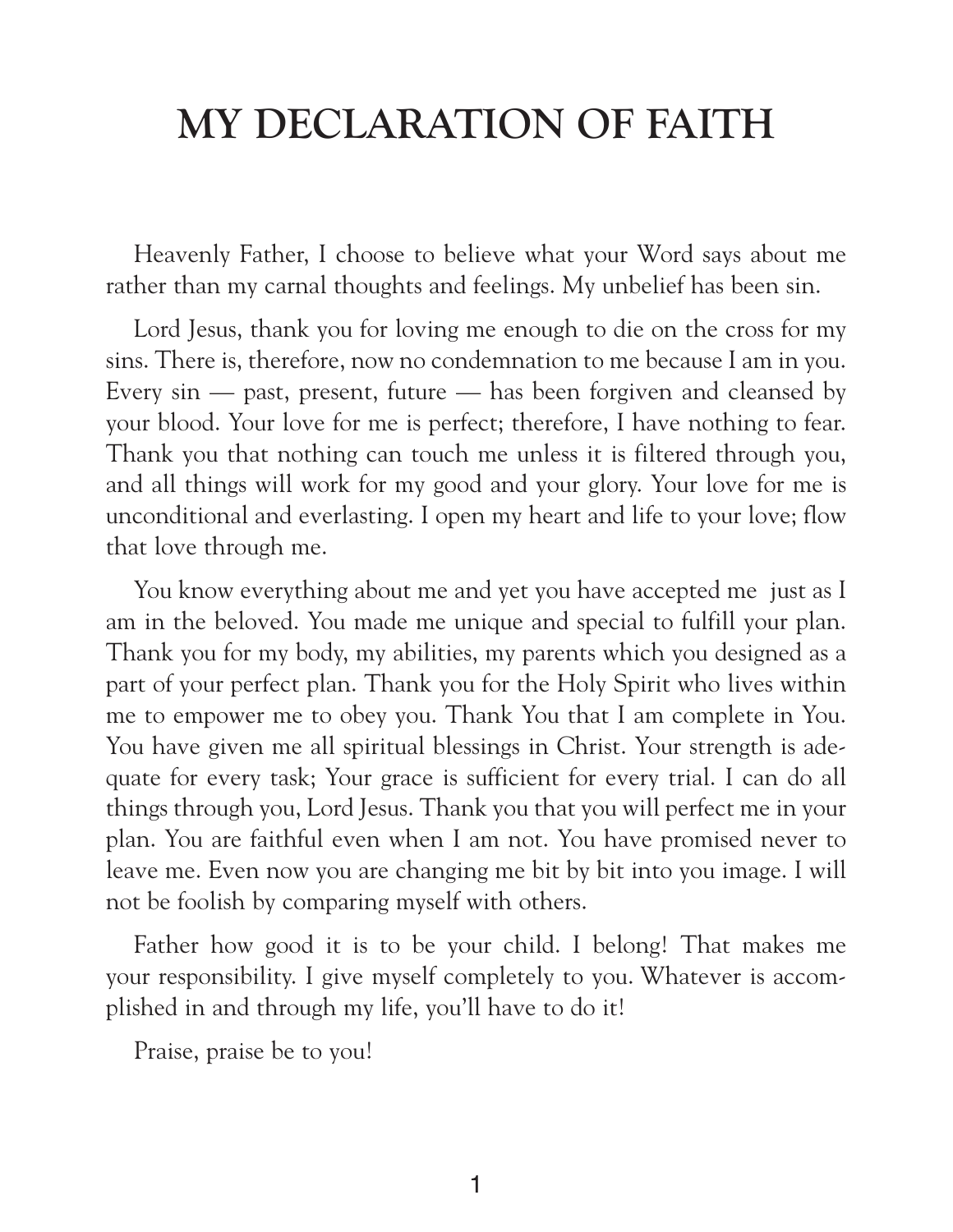### **THE PRAYER OF CONFESSION FOR DELIVERANCE**

I believe that Jesus is the Son of God. He has come in the flesh, born of a virgin, and lived a sinless life. I confess that He died for me on Calvary, was buried and three days later arose, victorious over death, hell and the grave. He proved Himself alive by many infallible proofs, ascended into heaven, was crowned and seated at the right hand of God the Father. He sent His Holy Spirit into the world. I have trusted Him as my Savior and do now confess Him to be both Savior and Lord. My body is the dwelling place of the Holy Spirit. The devil has no right to a place in me and no power over me. I am a new creation in Christ Jesus, made righteous with the righteousness of Jesus. I am standing before the throne of God in the righteousness of Jesus.

I now take a stand against every lie the devil has ever told me. I refuse every lie he would now tell me. I take back every piece of ground I have ever given him, break every contact I have made with him, close every door I have ever opened to him, knowingly or unknowingly, intentionally or unintentionally. I come against every stronghold that he has constructed in my life, believing that the weapons in my hands are not carnal, but mighty through God to pull down strongholds, cast down imaginations and every high thing that exalts itself against the knowledge of God, and to bring into captivity every thought to the obedience of Christ. I believe that the Bible gives me the will of God. I believe that it is the will of God for my life, and do now claim it in the name of Jesus. I now claim my freedom and receive it in Jesus' name. I do now thank God for my freedom.

### **DELIVERANCE PRAYER**

Dear Lord, with honesty of heart, humility of soul and conviction of spirit, do I make this following confession: I have sinned against You and have disobeyed Your Word whether it be through willfulness, ignorance or curiosity, and I now repent of these sins and ask You to forgive me through the blood of Jesus Christ. But, by an act of my will and in the name of Jesus, I close all those doors which I have opened to Satan and I now ask You, dear Lord, to help me **renounce all these things** and cleanse me in body, soul and spirit, in Jesus' name.

(see listing on the following page for things to renounce)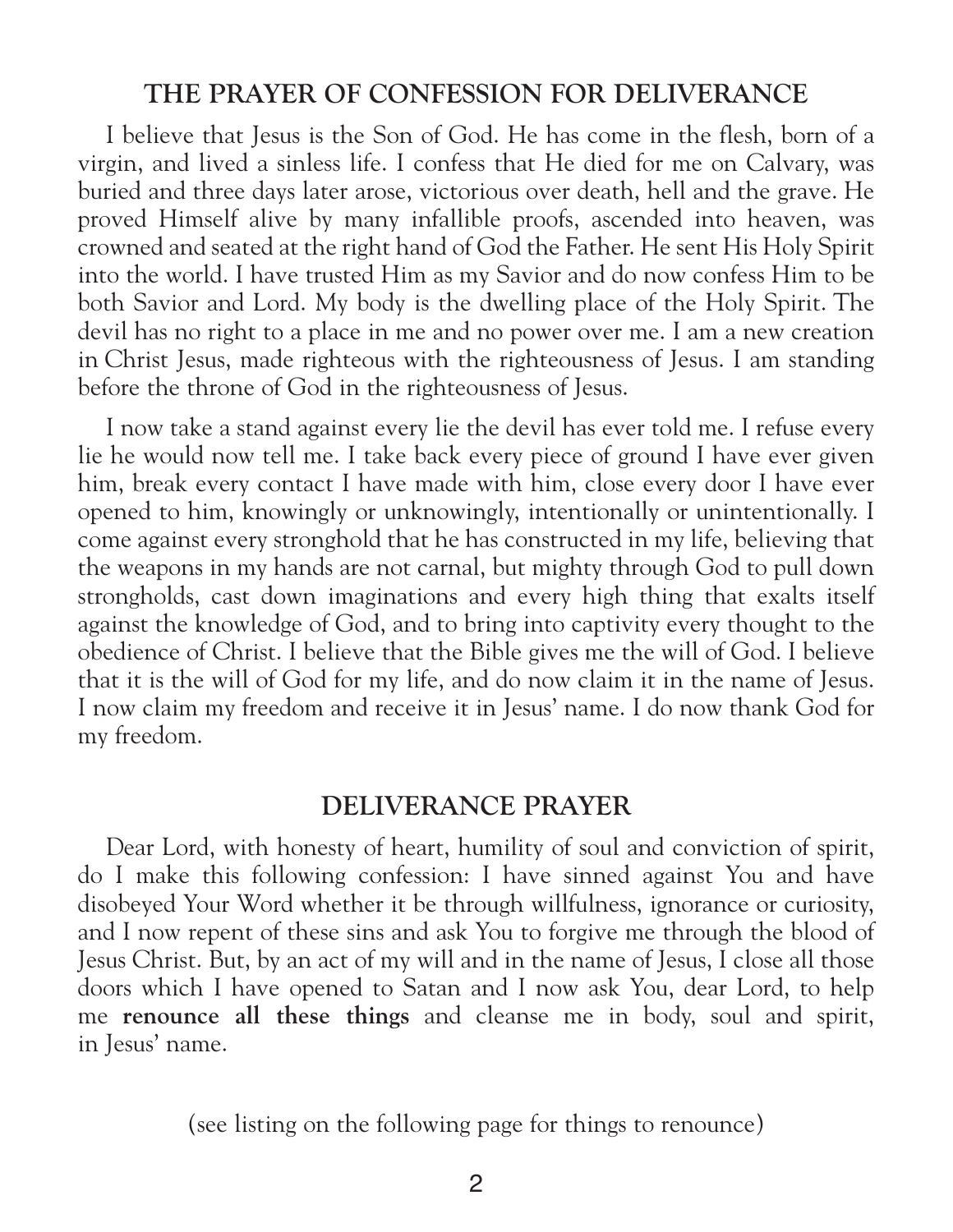Acupuncture Amulets Apparitions Astral Projection **Astrology** Auras Automatic Writing Bermuda Triangle Black Arts Black Magic Black Mass Body Lifting **Cemeteries** Chain Letters Charms Christian Science Healing Clairaudience Clairvoyance Communicating with Dead Conjuring Crux Ansata (ankh) Crystal Balls Curses Demonic Skills Divining Rod Dowsing of any kind Dreams not from God Dungeons & Dragons Earth Worship Enchantments ESP **EST** Familiar Spirits Fetishes Fortune Telling Freddie Krueger Ghosts Good Luck Items Haunted Houses Horoscopes Humanistic Psychology Hypnosis I-Ching Incantations Karate Ku Klux Klan

Legal & Illegal Drugs Levitation Magic Healing Making Sons & Daughters Pass through the Fire **Mascots** Materialization or Apports Medals Mediums Mental Science Mesmerism Metaphysical Healing Mind Control Mind Reading Necromancy Neutral Magic New Age Non-Christian Exorcism Numerology Obeah (West Indian) Observing of Times Occult Games Ouija Boards Palm Reading Parapsychology Pendulum Diagnosis Poltergeists Potions Powwow Prognosticators Psychic Phenomena Psychoanalysis Psychokinesis Psychometry Reincarnation

 Remote Influence of Subconscious Mind of **Others** Runes Santeria Seances Second Sight Self-Hypnosis Self-Realization Signs of Zodiac Soothsaying Sorcery Spells Spirit Guides Spiritual Prostitution Spiritualism Stephen King Material Superstition Table Tipping Talismans Tarot & Card Laying Tea-Leaf Reading Trance Diagnosis Trances Transactional Analysis Transcendental Meditation UFOs Visions Wart or Burn Charming Water Witching White Magic Whoring **Witchcraft** Wizards Yin-Yang Yoga

––––––––––––––––––––––– ––––––––––––––––––––––– ––––––––––––––––––––––– ––––––––––––––––––––––– ––––––––––––––––––––––– –––––––––––––––––––––––

––––––––––––––––––––––– ––––––––––––––––––––––– ––––––––––––––––––––––– ––––––––––––––––––––––– ––––––––––––––––––––––– –––––––––––––––––––––––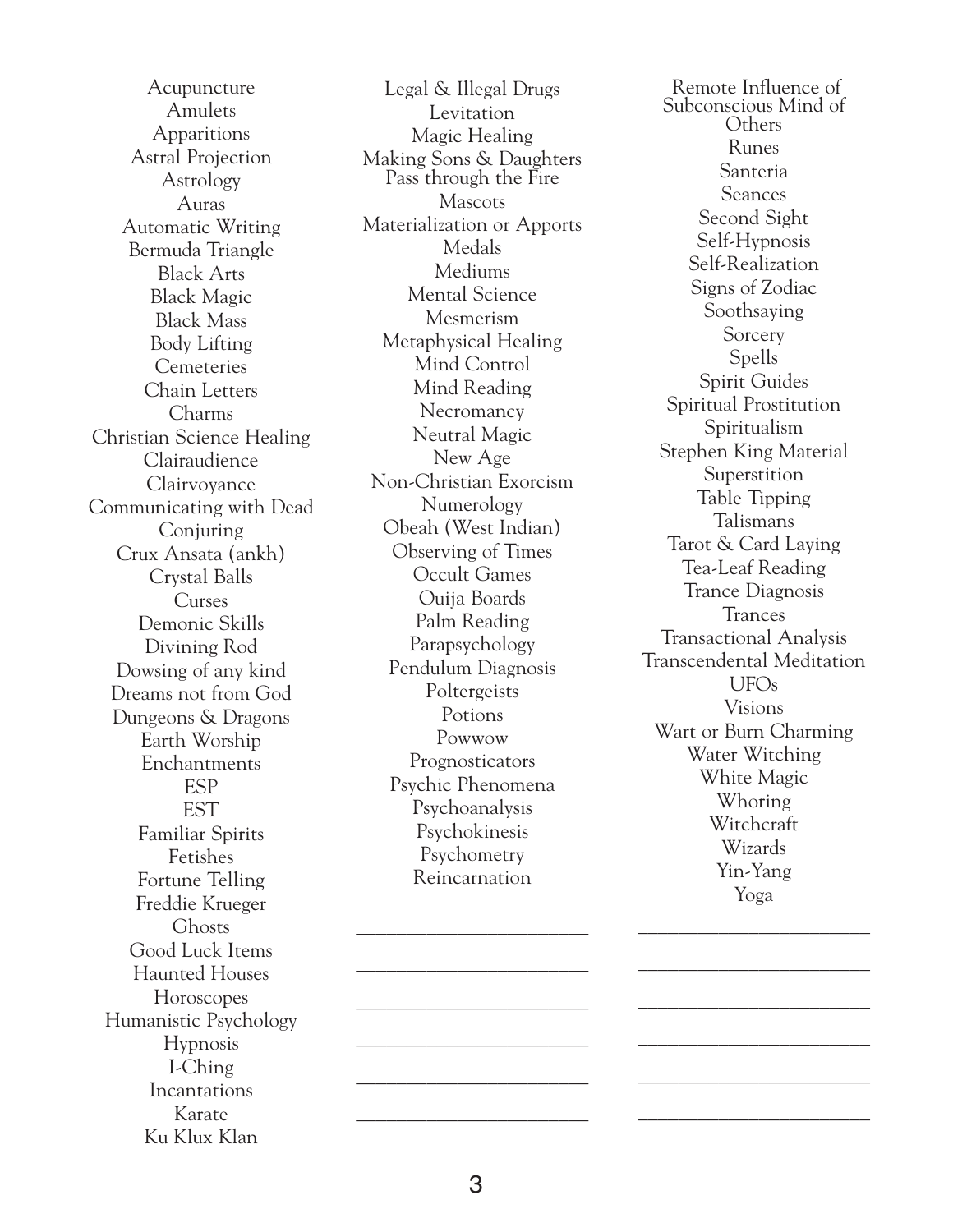#### **SOUL TIES**

In the name of Jesus Christ I choose to put off all of the old, all that is connected with the old creation. I put off any remaining soul ties with persons in the past which would bind or hinder my Christian growth and walk. I come against any such soul ties now and I reject them and put them off in the name of the Lord Jesus Christ. Jesus Christ is my victory, my Sanctifier, separating me unto the Body of Christ into liberty, unto freedom. Praise the name of Jesus. I declare every evil soul tie to be broken. I renounce each one in the name of the Lord Jesus Christ. I declare any such bondage to be over because I am cleaned by the shed blood of Jesus and born again and His resurrection victory over the grave gives me power and authority over all such things.

Satan, I declare myself to be loosed from you and your demons. I declare myself to be bound only unto the liberated Body of Christ: to be knit together in love in the glorious liberty of the Children of God. I praise You, dear Lord, for You are the Lion of the Tribe of Judah. You break every fetter. You let the oppressed go free and open the prison house of the captives — Hallelujah! I break soul ties with the following: (Now name specifically any person, group, organization or thing that comes to mind). In the name of the Lord Jesus Christ of Nazareth, I declare myself free from all cords, bands, ties and tentacles of soul ties. Amen!

### **SINS OF THE FATHER PRAYER**

Father, in the name of Jesus, I want to be free of all of the past iniquity of my personal life, including that of my forefathers. I know that all of my sins are forgiven by the blood of Jesus and that as far as You are concerned, it's just as if I had never sinned. But, I also know that there are experiences in the past that have had profound effect upon my emotions, mind and will. The enemy has used these to oppress me and keep me from changing. I want to deal with all of these now, especially those that came in through my perversity, fault or iniquity of my fathers that have come down to me to keep me from realizing complete liberty and freedom in the Lord Jesus Christ. As I am shown each of them, I will confess them as sin unto You. I now confess the sins of my fathers, known and unknown. I accept forgiveness for them according to I John 1:9 which says, "If we confess our sins, He is faithful and just to forgive us our sins, and to cleanse us from unrighteousness." Thank You, Father, for forgiveness and cleansing from all unrighteousness. I remit those sins and break and loose myself from all of the consequences and curses. I break all curses of the sins of the fathers.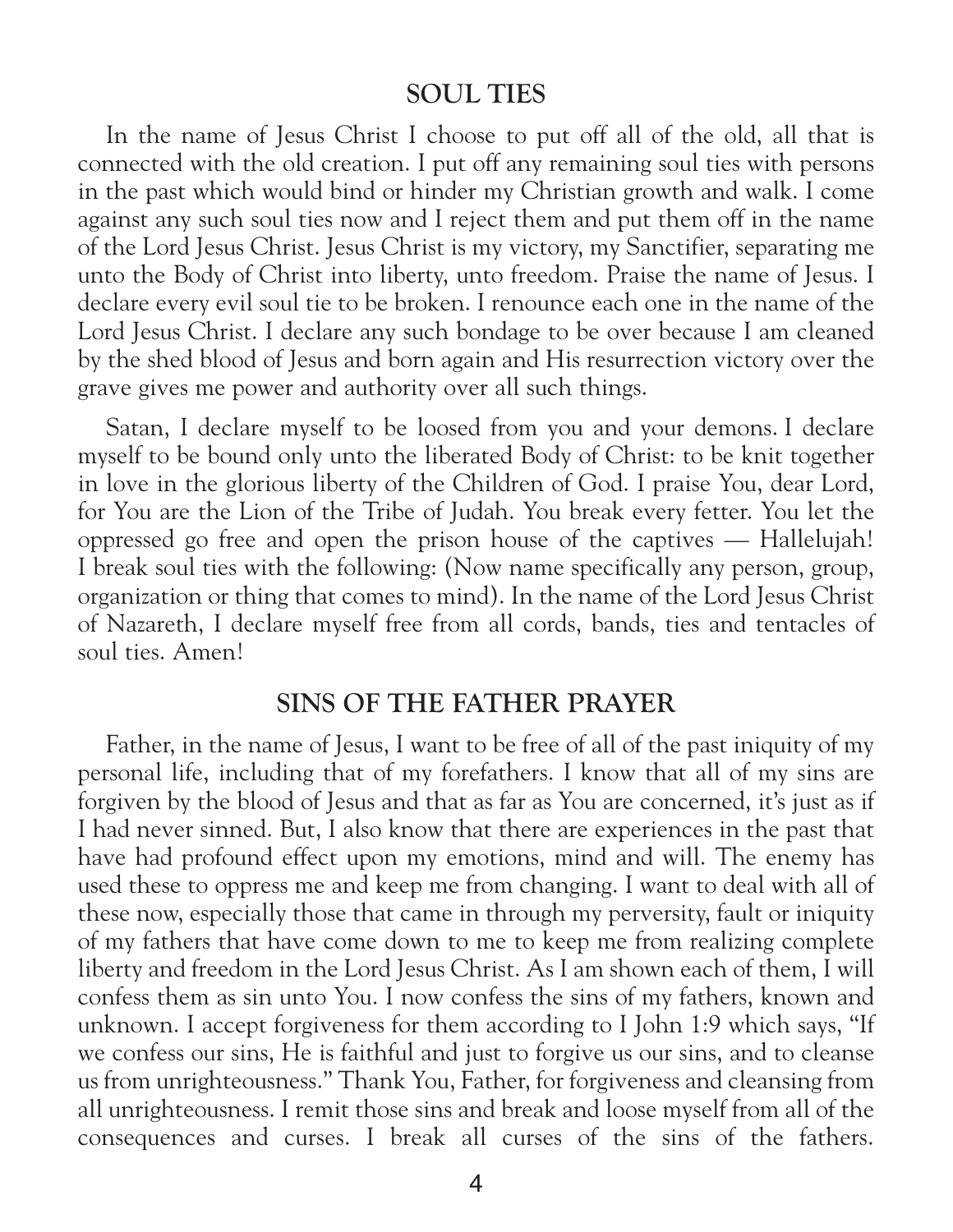### **UNGODLY ITEMS**

I renounce my curiosity and all literature I have ever read in any of these fields, and vow that I will destroy such books in my own possession. I will also destroy any objects, pictures, signs and statues of Jesus, Mary or the saints or anything else in Heaven above or on the earth or in the waters under the earth, jewelry, especially American Indian, Star of David or Solomon, unicorn horn, Masonic emblems and rings, crucifixes, swastikas, dragons, frogs, owls, mushrooms, and satanic children's games, and charts which are on my person or in my house or owned by me at any other location which have any religious significance or importance to anyone whatsoever. I also renounce rebellion, stubbornness and obstinacy.

### **OATHS**

I renounce any oaths that I or my ancestors ever made to any false god, idol, false cult or false religion, such as Christian Science, Jehovah's Witness, Judaism, Moslem, Mormonism, Hinduism, Moonism and all Eastern religions, Unity, Unitarianism and American Indian religions, Theosophy, Rosicrucianism, and Satanism. I renounce any initiation rite into any club, brotherhood, lodge, fraternity, sorority, freemasonry, shrine, Eastern Star, Demolay, Boy Scouts, Girl Scouts, or any other order which is of demonic or witchcraft origin or any Bible college or seminary which requires the taking of an oath to uphold man-made doctrine.

I break all demonic subjection, demonic soul ties or bondages to my mother, father, grandparents, spouse, ex-spouses or any other human being living or dead who has ever dominated me or controlled me in any way contrary to the will of God. I break all curses of psychic heredity, and any demonic hold upon my family line as a result of the disobedience of any of my ancestors, spouse and ex-spouses. I break any curses of physical or mental illness off my family line. In the name of Jesus Christ I renounce every cult that denies the blood atonement of Jesus Christ, and every philosophy that denies the deity of Jesus Christ.

#### **FORGIVENESS**

Lord, I have another confession to make. I have not loved, but have resented certain people. I confess this as a sin. I call upon You, Lord, to help me forgive them. I do now forgive . . . (call to remembrance all people, institutions or things which have disappointed you). Lord, I do now forgive myself, also, in Jesus' name.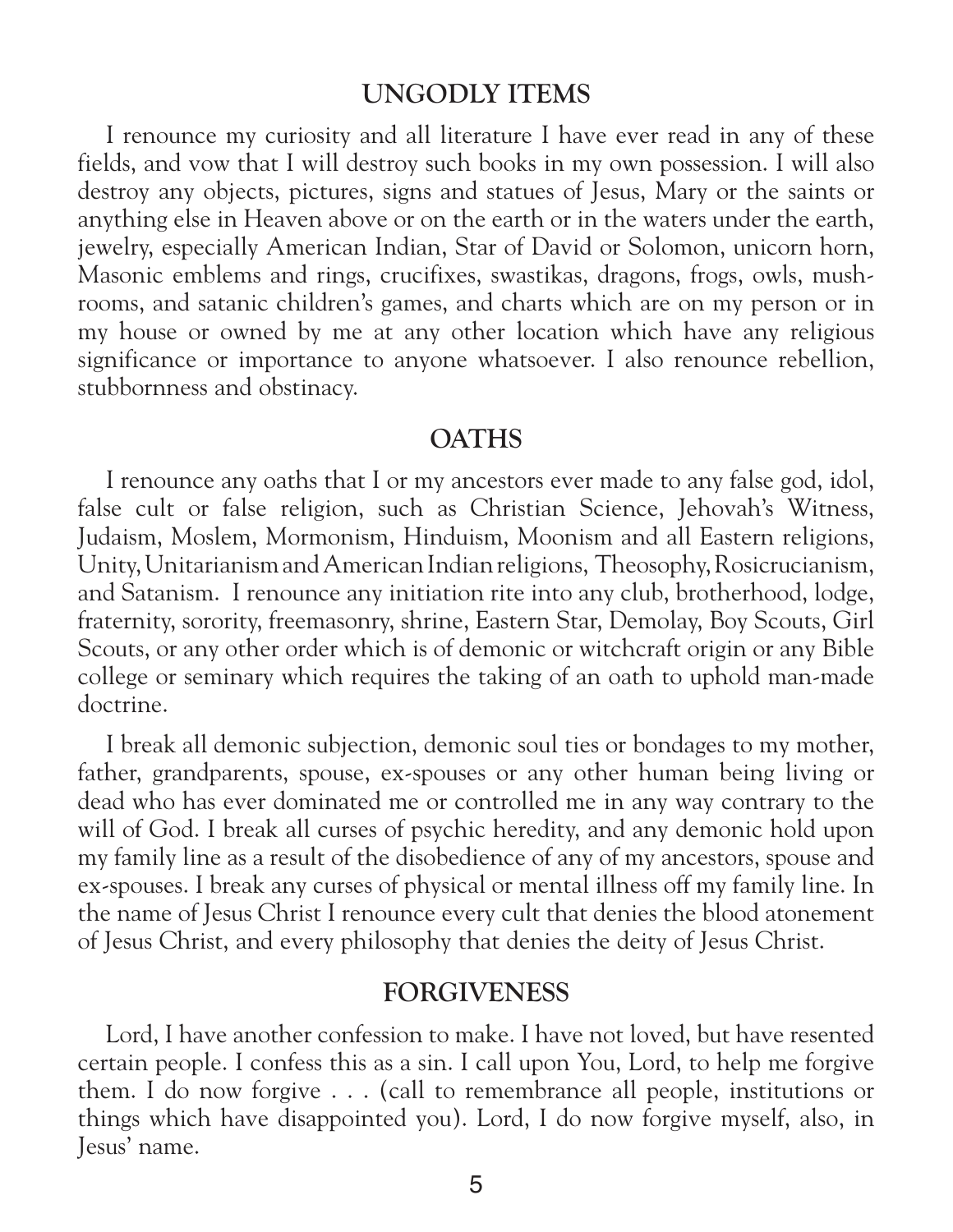Satan, I rebuke you. You and all of your demons leave me now. In the name of Jesus Christ of Nazareth, I declare myself free from all bondage that has come in through the sins of my fathers. Thank You, Heavenly Father, in the name of Jesus!

### **CURSES**

According to Galatians 3:13 and Colossians 2:14-15, I break all curses, hexes, spells, jinxes, vexes and charms placed on me from an occult source. I break the curse of illegitimacy ten generations back from off my family line.

**Lev. 20:27 -** Curse of death-being a wizard, a medium, having a familiar spirit

**Lev. 20:6 -** Curse of being cut off from the atonement from seeking help from the occult

**Deut. 23:1-3 -** Ammonite or Moabite

**Deut. 27:15 -** Curse from idolatry

**Isa. 65:11,15 -** Curse of Gad (fortune) and Meni (destiny)

**Isa. 66:17 -** Curse of Adad - idolatry, false religion

**Deut. 27:16 -** Curse of guilt and death from dishonoring parents

**Deut. 27:17 -** Curse from moving neighbor's landmark

**Deut. 27:18 -** Curse from misleading the blind

**Deut. 27:19 -** Curse from doing injustice

**Deut. 27:20, 22-23 -** Curses from incest

**Deut. 27:21 -** Curse from having sex with animals

**Lev. 20:18 -** Curse from having sex with menstruating women

**Lev. 20:21 -** Curse of having no children from having sex with a brother's wife

**Lev. 20:13 -** Curse from homosexuality

**Lev. 20:10 -** Curse from adultery

**Jer. 5:8 -** Curse of a stud and stallion - lust and adultery

**Deut. 27:24 -** Curse from secret murder - hatred

**Gen. 4:11-12 -** Curse of a vagabond, non-productive - from murder

**Deut. 27:25 -** Curse from bribery to murder

**Deut. 27:26 -** Curse from disobedience to the Word of God

**Lev. 20:2-5 -** Curse of Molech - sacrificing children to idols

**Num. 5:12-28 -** Curse of barrenness, swelling, overweight, thigh falling away from jealousy and suspicion

**Gen. 3:16 -** Curse on women: suffering in pregnancy and pain in childbearing

**Gen. 3:17-19 -** Adam's curse from obeying his wife instead of God; working in toil and sorrow in sweat of brow

**Eze. 7:18 -** Curse of baldness, horror, dismay and shame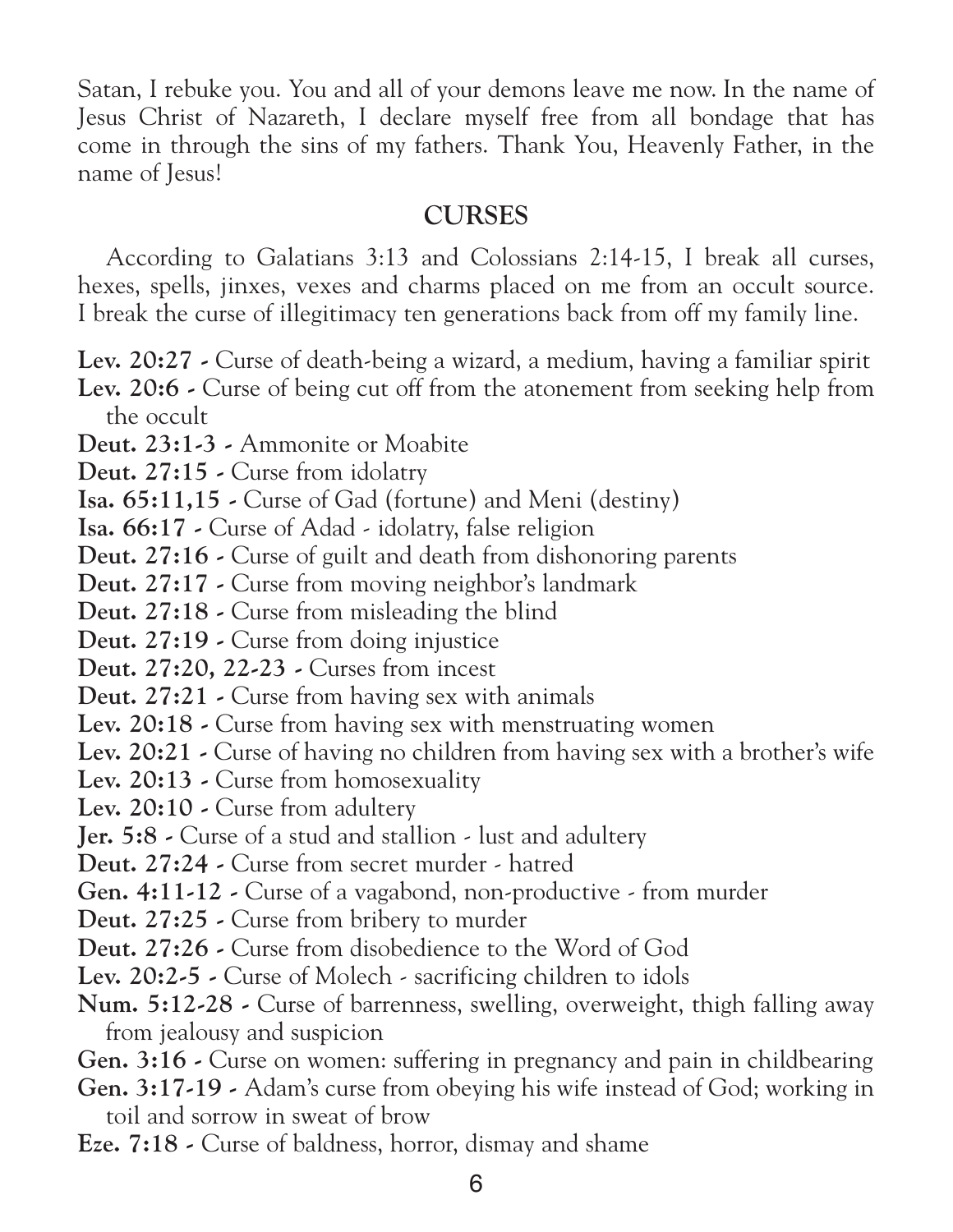- **Rom. 11:8-10 -** Curse of stupor, spiritual blindness
- **Deut. 11:28 -** Curse of idolatry and disobedience
- **Jer. 48:10 -** Curse from slackness and indifference in doing the work of the Lord
- **Mal. 3:8-9 -** Curse from withholding tithes and not giving to the Lord's work
- **Mic. 6:10-16 -** Curse from false balances, lying wickedness
- **Zech. 5:3-4 -** Curse from thievery, false swearing
- **Prov. 3:33 -** Curse on the house of the wicked
- Prov. 28:27 Curse from not helping the poor
- **Mal. 2:2 -** Curse from not listening to and glorifying God
- **Mal. 1:14 -** Curse from deception, not keeping vows to God
- Mic. 2:1-3 Curse of not walking uprightly from devising iniquities on one's bed, coveting oppression
- **Mic. 3:1-7 -** Curse of no vision, shame, blushing, being confounded from prophesying falsely
- **II Pet. 2:14 -** Curse from spiritual harlotry: insatiable, beguiling, covetousness
- **Mal. 2:8-9 -** Curse from corrupt ministry of the Word, showing favoritism
- **Mal. 4:6 -** Curse of destruction of family priesthood: estranged parents and rebellious children
- **II Kings 9:22-37 -** Curse of Jezebel fornication, witchcraft, treachery, manipulation (especially by women)
- **I Kings 21:19-29 -** Curse of Ahab from idolatry, selling out to evil (especially when incited by women)
- **Num. 24:9 -** Curse from cursing any of God's people
- **Jer. 17:5-6 -** Curse from trusting in man and the system
- **Prov. 17:11 -** Curse of an evil man
- **Prov. 23:21 -** Curse from self-indulgence, laziness, gluttony
- **Prov. 28:7** Curse of bringing shame on parents from associating with gluttons, carousers and extravagant people
- **Psa. 119:21 -** Curse from pride and arrogance
- **Deut 28:15-68 -** Curses from not listening to God's voice
- **Jer. 50:21 -** Curse of Merathaim double rebellion and bitterness, defiance
- **I Sam. 25 -** Curse from not recognizing God and repaying evil for good
- **Jud. 3:5-10 -** Curse of Chushan-rishaathaim doubly wicked
- **Isa. 33:1 -** Curse of the destroyer
- **Gen. 9:25 -** Curses of slavery from exposing father's nakedness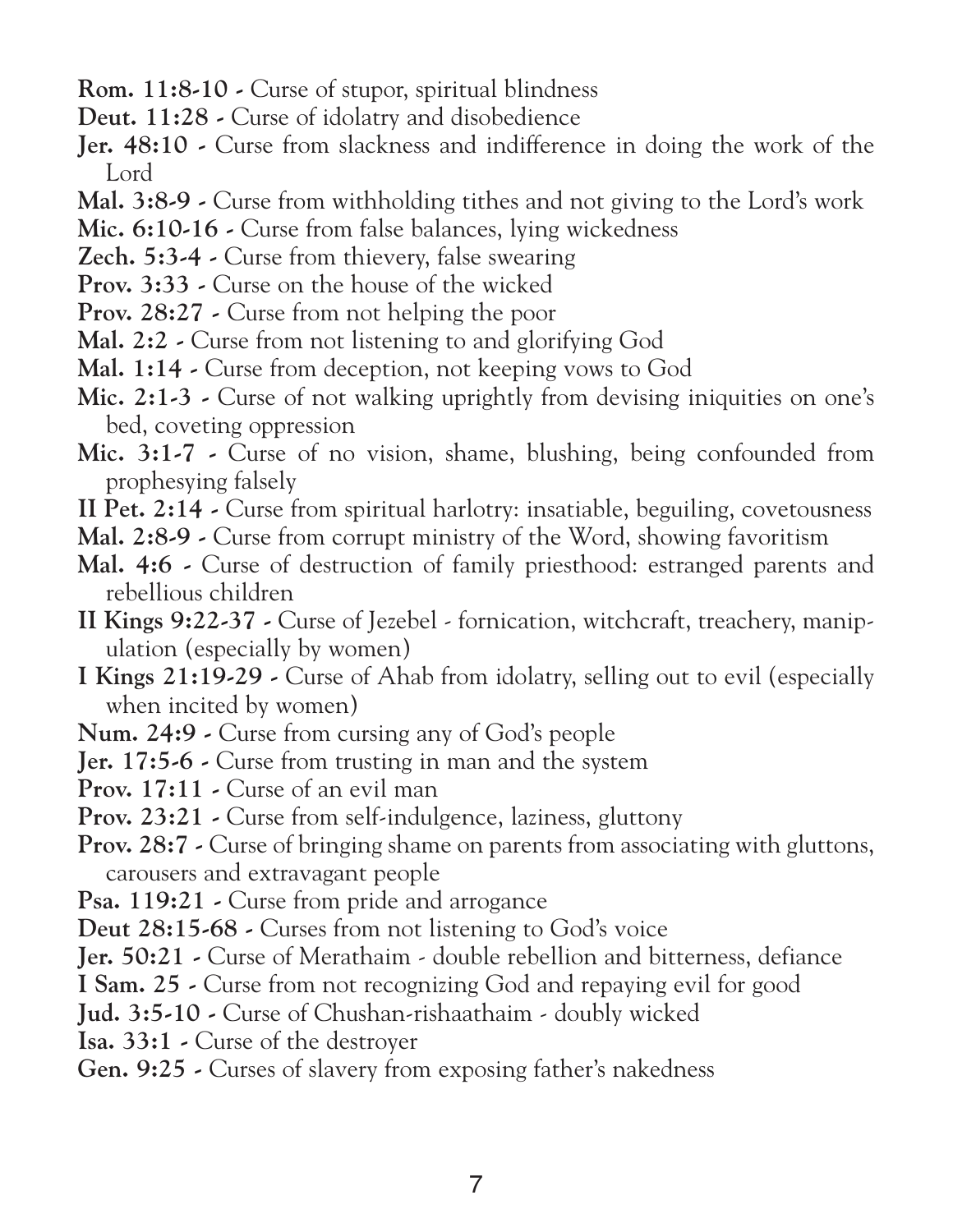### **BINDING & LOOSING**

In Matthew 16:19, Jesus is talking to Peter — *And I will give you the keys of the Kingdom of heaven, and whatever you bind on earth will have been bound in heaven, and whatever you loose on earth will have been loosed in heaven.*

In Matthew 18:18, Jesus is talking to all the apostles — *Assuredly, I say to you, whatever you bind on earth will be bound in heaven and whatever you loose on earth shall be loosed in heaven.*

**Bind:** Strong's 1210; deo (dehʹo) bind, be in bonds, knit, tie, wind. (Vines adds that to be bound can mean to be under the constraining power of the Holy Spirit.)

**Loose:** Strong's 3089; luo (looʹo) loosen, break (up) destroy, dissolve, (un) loose, melt, put off. (In *Luke 13:16* it is used to denote being made free of disease. In *Rev. 1:5* it is used when Jesus was released from death. In *Acts 2:24* it says Jesus was raised up by God, being loosed from the pains of death.)

On the National Day of Prayer, the Holy Spirit clearly said to stop binding individually and start binding corporately. He brought to mind the Gadarene maniac in Mark where Jesus commanded the unclean spirit to come out. He asked their name and they said, *"Legion, for we are many."* These demons entered 2,000 hogs so there were at least that many.

Jesus had great discernment, for it is dangerous to cast out all demons at once. If the man had wanted to keep any of them, they could have called in seven times more and his condition would have been worse than before, *Matt. 12:45.*

Binding does not carry any downside. We can bind all the spirits at once. He also brought to mind *2 Thes. 2:7, "For the mystery of lawlessness is already at work; only he who now restrains will do so until he is taken out of the way."* Most teach that the restrainer is the Holy Spirit, but this cannot be as many people are saved after the Antichrist is revealed. Also, Jesus said the Holy Spirit would be with us always. The Holy Spirit is the power that does the restraining, but it is through the overcomers. We could not restrain lawlessness by working with individuals, but must do so by treating all evil spirits as one entity. Jesus did not differentiate each spirit, indeed, did not use the plural, but said "unclean spirit".

*Psa. 149:8* says we bind their kings with chains and their nobles with fetters of iron. Fetters usually were made with woven rope, so this is implying more permanence. We are to bind all unclean spirits whether they are in people,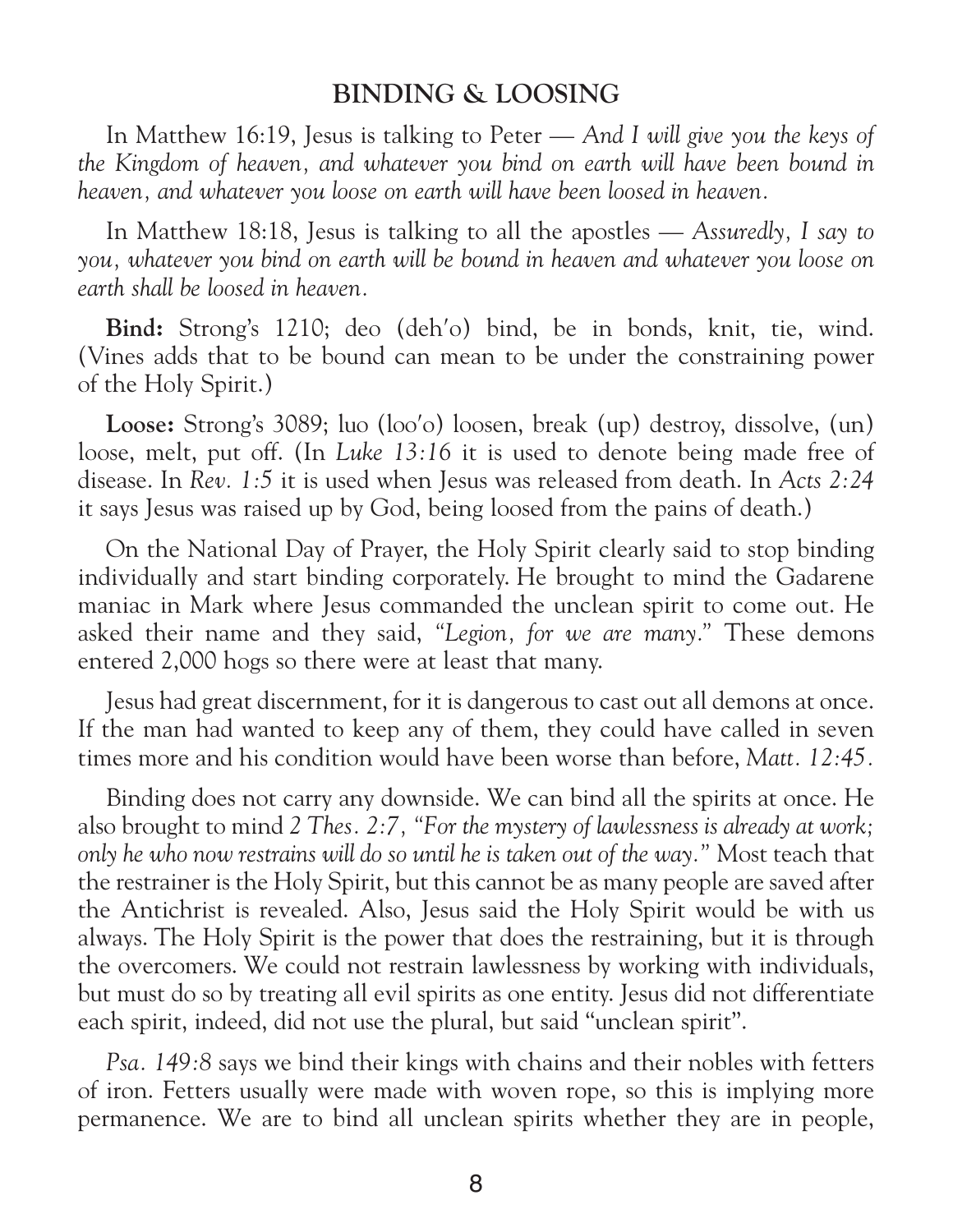### **TREATIES TO BREAK / INNER VOWS**

These are agreements (inner vows) that have been made to satan.

In Jesus' Name, I annul all covenants, contracts, treaties, tributaries, marriages, sureties, and bribes that I have paticipated in with satan. In Jesus' Name, I declare these broken and with your help and grace, Lord Jesus, I will remain free from any of these entanglements. I break the covenants with:

Willful Contrariness - Spiritual Blindness - Spiritual Deafness Trafficking with satanic influences Ungodly agreements and pledges Identifying wih satanic things Exalting satanic things - Protecting satanic things Accepting defeat, destruction, or death Judging by outward appearances Strife and Contention Careless ease, laziness Greed, Spending, Devouring Self-pampering, self-protection Allowing self to be hemmed in "Hunter" Self-seeking Falsehood, self-deception, lying Self-indulgence, fat, lust Self-effort, pride of life, competition Selfish Ambition Going along with the crowd, compromise Self-exaltation, self-aggrandizement Idolatry, fornication, covetousness Quarrelling, jealousy, envy Superority, inferiority, ego trips Bitterness, unforgiveness, grudges Carnal impulses, appetites, unholy desires Carnal thoughts, words, deeds Revelling, drunkenness, debauchery Mixing the truth with the world Distrust, running away from God, Desertion, stumbling Making deals with God Relationships, activities, attitudes that compromise stand of faith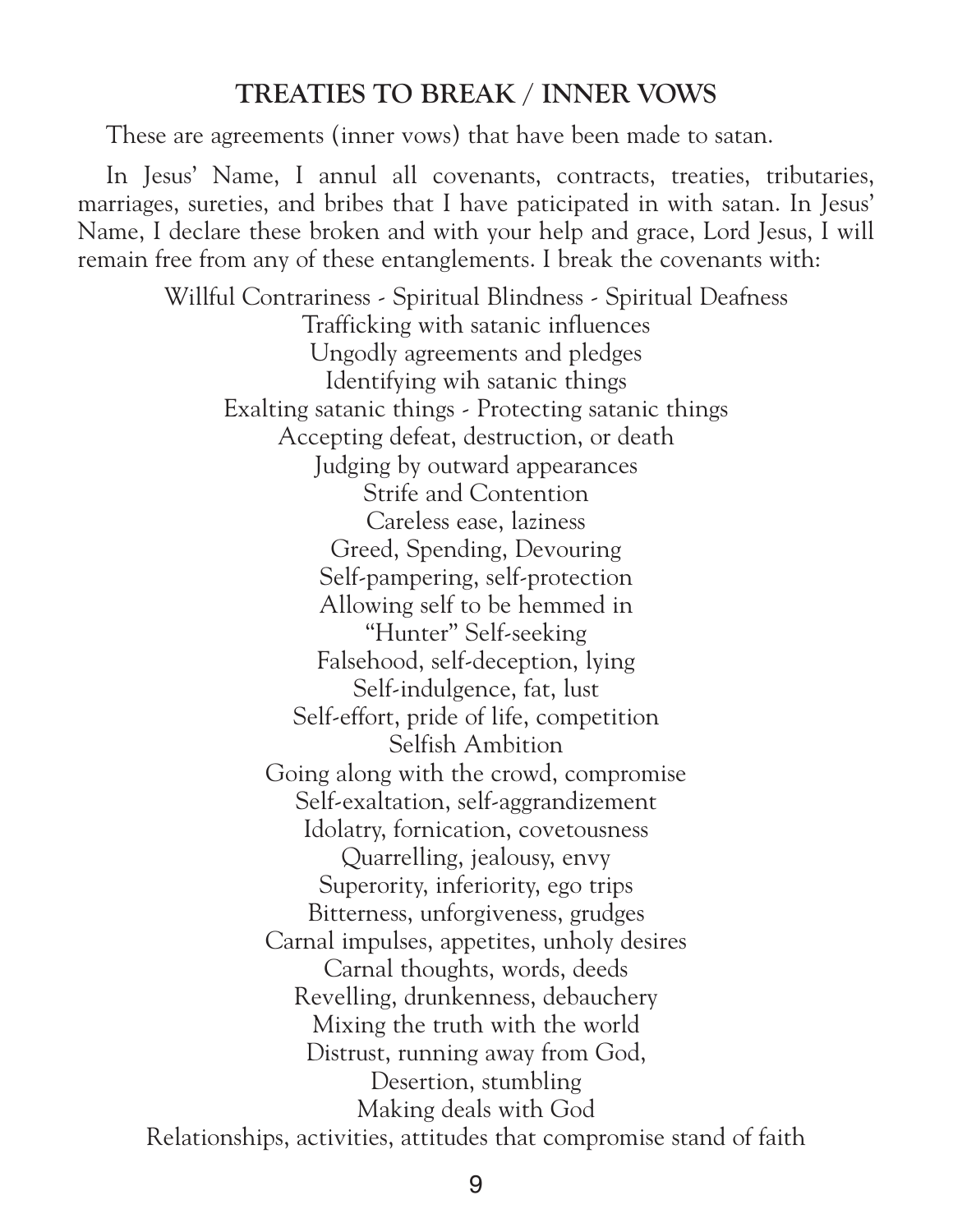We loose the pain of death from all God's people who are not ready to go yet.

### **STRONG MEN**

*Or else how can one enter a strong man's house and plunder his goods, unless he first binds the strong man? And then he will plunder his house.* Matt. 12:29

- **JEALOUSY** (Num. 5:14) murder (Gen. 4:8); anger, rath, revenge (Prov. 6:34); unnatural competition, covetouseness, cruelty, distrustful, divorce/ division, feels God loves others more, hatred, jealousy, insecurity, revenge, self-centeredness, restlessness, never satisfied, competition, suspicion
- **LYING SPIRIT (2 Chron. 18:22)**condemnation, deception, exaggeration, feel like hypocrite, lies, profanity, vain imaginations, poor self-image, adultery, sodomy, profanity, vanity, hypocrisy, religious spirits (fault finding, isolate selves, always accusing/opposing, show off, always have to win, talk to devil before they talk to God)  $(\text{Ier. 23:14})$  ILeads to divination - Eze. 12:24]
- **DIVINATION / FAMILIAR SPIRIT (friendly) (1 Sam. 28:7)** astrology, channeling, crystal balls/8 balls, fortune tellers, demonic games, horoscopes, rebellion, independence, hypnosis, ouija boards, palm readers, satanism, seances, tarot cards, TM, manipulation, witchcraft, occult, rock music, hypnotism (Acts 16:16)
- **PERVERSION (Isa. 19:14)** false teaches & doctrine, fornication, lying, false doctrines, twisting (Acts 13:10); (homosexuality, multi-partner orgies, polygamy, sadomasochism, sexual deviations — people who pervert truth will end up in sexual sin); hate of God (Prov. 14:2), wound spirit (Prov. 15:4), lust (Prov. 23:33), self-lovers (2 Tim. 3:2)
- **HEAVINESS (Isa. 61:3)** abnormal grief and mourning, defilement, depression, discouragement, sadness, shame, unjustified guilt, wounded spirit, grief, despair, hopelessness, self-pity, rejection, down, loneliness, gloomy, troubled, sorrow, gluttony
- **WHOREDOM/IDOLATRY (Hos. 4:12)** sell bodies, love of world, love of money, love of social standing, lust for position, lust for power, worship above God, adultery, bestiality, exhibitionism, illegitimacy, incest, lust, masturbation, molestation, child molestation, multi-partner orgies, peeping tom, pornography, rape, seduction; Eze. 16:28 - Assyrian (satan) - wicked friends, unsatiable, unsatisfied, fornication; Eze. 16:30 - emotional weakness, can't say no; Eze. 16:31
- **INFIRMITY (all diseases) (Luke 13:11)** allergies, attacks on feminity, attacks on masculinity, cancer, diabetes, female problems, fungus, arthritis, heart disease, high blood pressure, lingering disorders, sinus, viruses, weakness/feebleness, etc.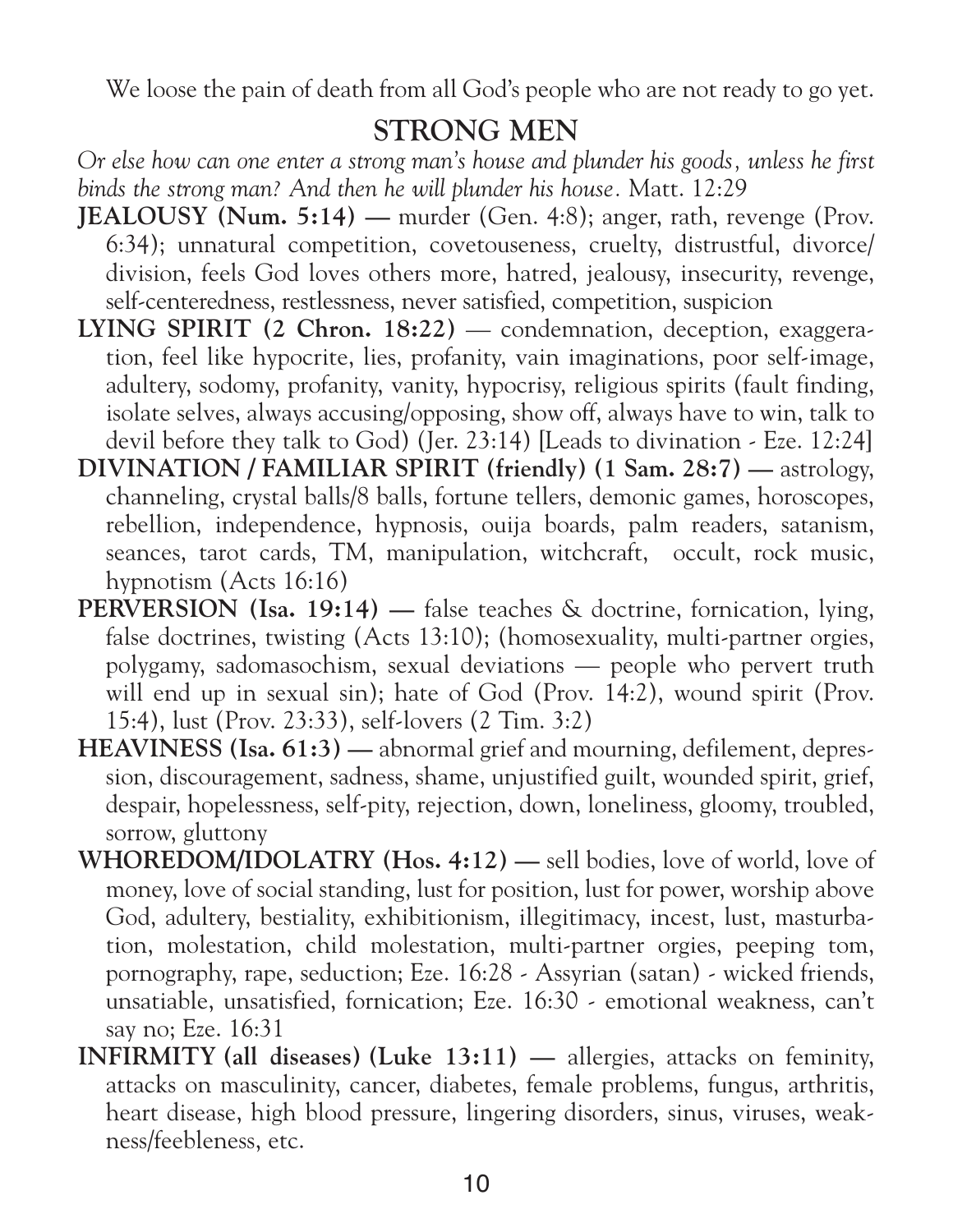animals, equipment, buildings, the dry places, between assignments, or in the heavenlies. In *Matt. 8:12* Jesus says some of the Jews will be cast into outer darkness. Also in *Matt. 22:13* and *Matt. 25:30*. Where is outer darkness? I don't know what or where this refers to, but it is not earth and sounds like outer space. Are spirits there to torment them? We take no chances but bind them all.

### **Bind and loose as the Holy Spirit leads. For me, it is something like this:**

All unclean spirits, you are bound in Jesus' name and you will not communicate, manipulate or operate in any manner. You will not move or transfer, but are literally bound by the Word and Power of God. All your operations will cease. Any disobedience will result in your immediate removal to the abyss.

Satan, you and your princes of darkness, and all in your chain of command are bound in Jesus' name. You will not communicate with each other or with your demon troops. As God sees fit to release you, we speak confusion, error, failure, and infighting into your hierarchy. We loosen all people, animals, equipment, nations and buildings from your schemes and manipulations and we destroy those works in Jesus' name. You will not resurrect any work except as made legal to do so by a person under your control who desires it. With any disobedience, you will join Abaddon and the others in the abyss. There will be no reproduction in your kingdom of any kind.

In all the righteous people of God, cellular reproduction will be restored to the way God intended. All fragmentation, mutation, and perversion of this process will stop. The aging process will be reversed.

We bind the actions of harmful bacteria, microbes, viruses, retroviruses, amoebas and all other disease-causing organisms to cease on God's chosen and we loose them from the damage that has been caused.

We loose all God's people from physical and spiritual blindness and deafness.

We loose all the finances that have been stolen from God's people and command them to be returned seven times over.

We bind all God's people to Him and all that He has chosen for the harvest. We loosen them from the grip and influence of the enemy.

We bind our minds to the Mind of Christ, our will to the Will of God and our emotions to most holy emotions.

We bind favor with God and man to thsoe who are walking uprightly with God.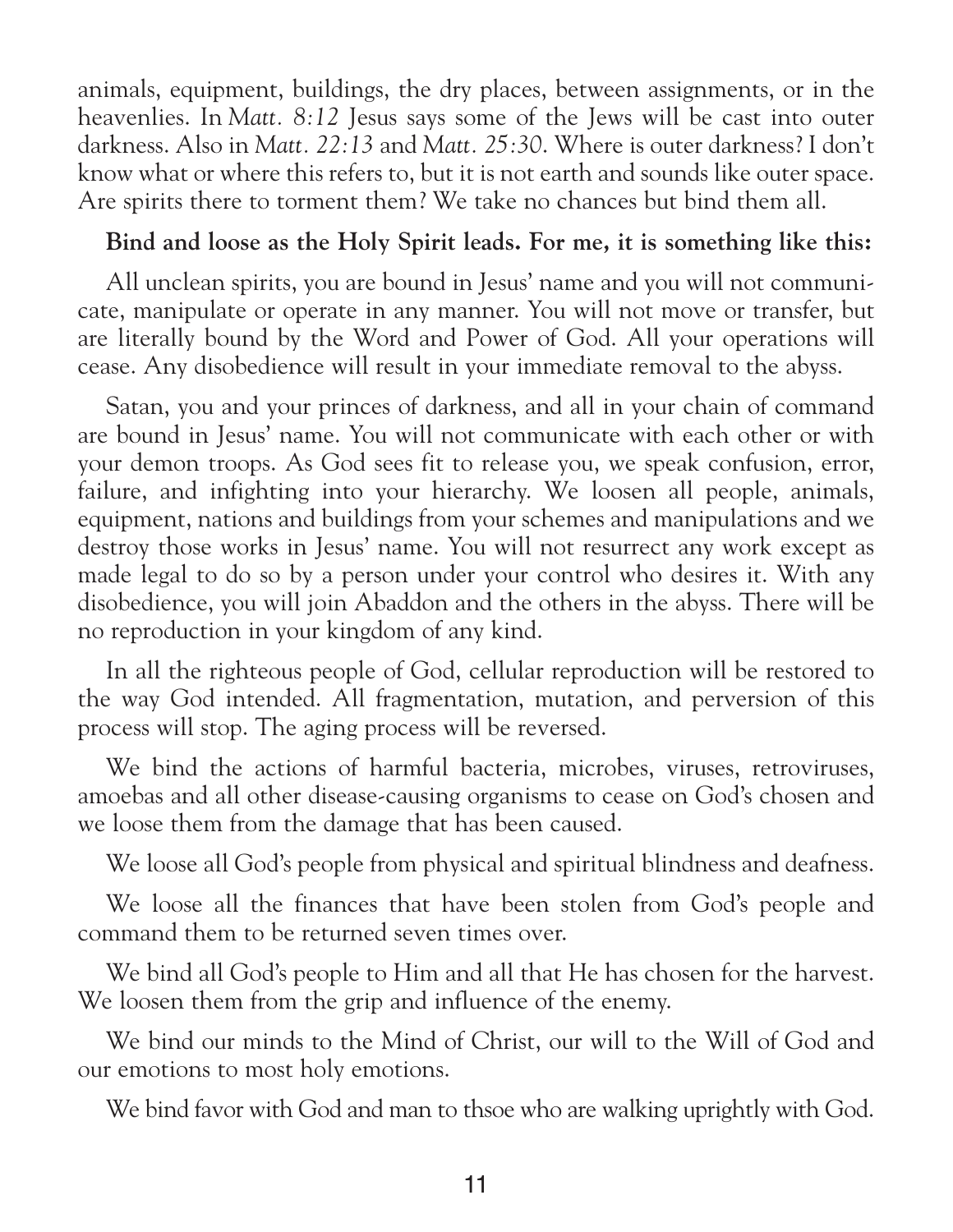## **SCRIPTURES TO BASE YOUR FAITH ON**

### **BLESSINGS OF ABRAHAM**

**Deut. 28:1-14 -** If you will listen diligently to the voice of the Lord your God, being watchful to do all His commandments which I command you this day, the Lord your God will set you high above all the nations of the earth, and all these blessings shall come upon you and overtake you, if you heed the voice of the Lord your God.

- Blessed shall you be in the city, and blessed shall you be in field.
- Blessed shall be the fruit of your body, and the fruit of your ground, and the fruit of your beasts, the increase of your cattle, and the young of your flock.
- Blessed shall be your basket and your kneading trough.
- Blessed shall you be when you come in, and blessed shall you be when you go out.
- The Lord shall cause your enemies who rise up against you to be defeated before your face; they shall come out against you one way, and flee before you seven ways.
- The Lord shall command the blessing upon you in your store house, and in all that you undertake; and He will bless you in the land which the Lord your God gives you.
- The Lord will establish you as a people holy to Himself, as He has sworn to you, if you keep the commandments of the Lord your God and walk in His ways.
- And all people of the earth shall see that you are called by the name (and in the presence of) the Lord; and they shall be afraid of you.
- And the Lord shall make you have a surplus of prosperity, through the fruit of your body, of your livestock, and of your ground, in the land, which the Lord swore to your fathers to give you.
- The Lord shall open to you His good treasury, the heavens to give the rain of your land in its season and to bless all the work of your hand; and you shall lend to many nations, but you shall not borrow.
- The Lord shall make you the head, and not the tail; and you shall be above only, and you shall not be beneath, if you heed the commandments of the Lord your God, which I command you this day, and are watchful to do them.

And you shall not go aside from any of the words which I command you this day, to the right hand or to the left, to go after other gods to serve them.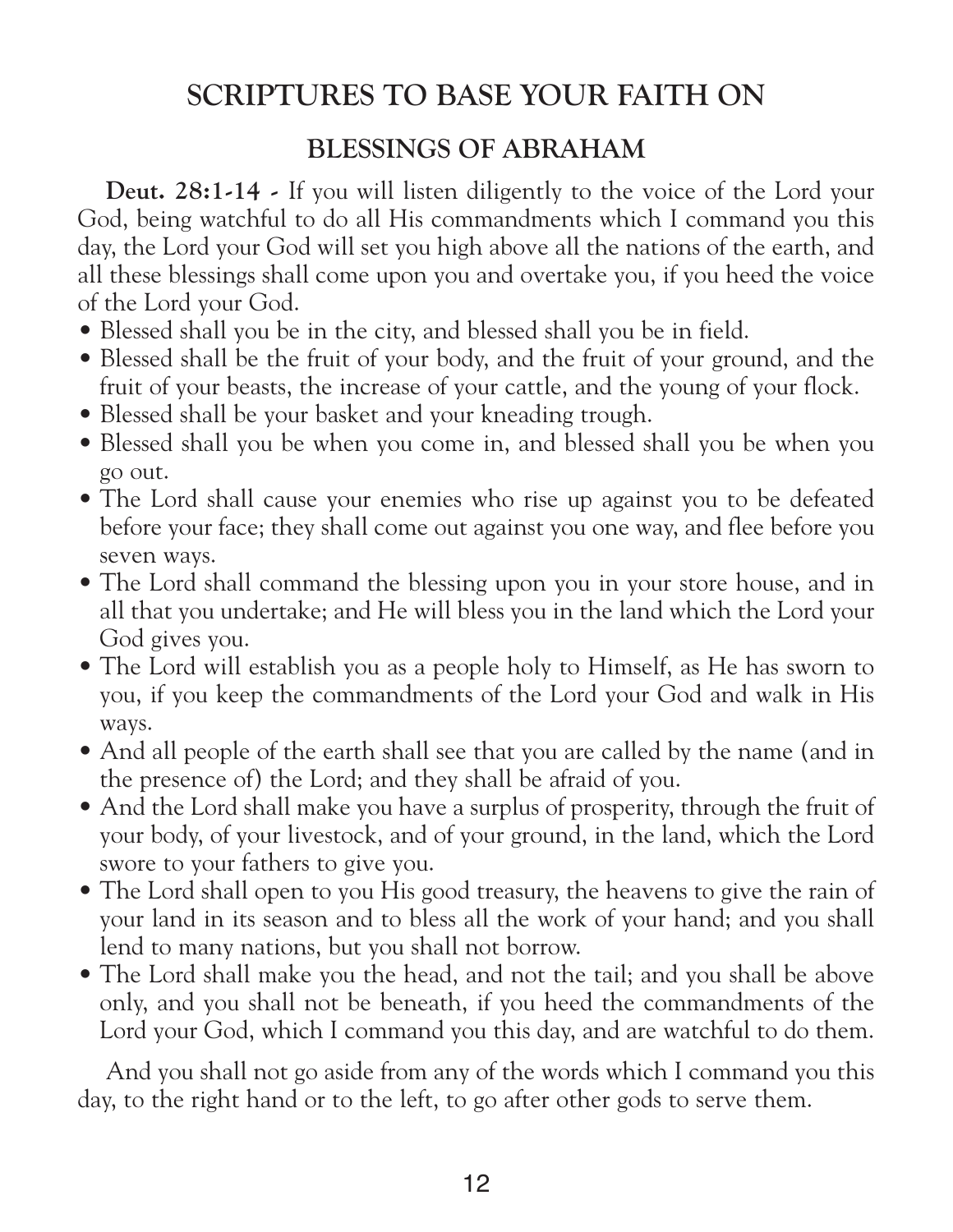- **DEAF & DUMB (Mark 9:17-29)** dumb, insane, seizures, epilepsy, suicide, motionless (pine away); lunatic (Matt. 17:15); accidents with drowning or fire, convulsions, diseases of eyes and ears, grinding teeth, stupor, suicidal thoughts and attempts
- **FEAR (2 Tim. 1:7)** abandonment, anxiety, faithlessness, fright, inadequacy, inferiority, insanity, nightmares, performance, rejection (of others or selfrejection), shyness, tension/stress, timidity, torment, terror, danger, worry, doubt, inferiority, inadequate, all phobias (darkness, heights, closed in, etc.); fears of death, failure, people, poverty, success, etc.
- **PRIDE/HAUGHTINESS (Prov. 16:18)** haughtiness, mockery, vanity, stubborness, witchcraft, wrath, arrogancy, self-righteous, controlling spirit, arrogant, boastful, contentious, critical, dictatorial, domineering, egotistical, proud, gossip, judgmental, prejudice, mockery, rudeness, superiority
- **BONDAGE (Rom. 8:15)** addicted to possessions, alcohol, anorexia, bulimia, cigarettes, work, computers, drugs, food, tv, video games, sex, soul ties, anguish, bitterness, spiritual blindness, cannot pray/call on God (say God, not Father), co-dependency
- **ANTI-CHRIST (1 John 4:3)** opposes the Bible, condemnation of the Word, rationalizes the Word, opposes Christ's deity, legalism, attack your testimony, disturb services, oppose men/teaching of God, against gifts of spirit, substitute for the blood, persecute saints, blasphemes, controlling spirit **EGYPT (Isa. 19:3) —** world, system
- **UNCLEAN SPIRIT (Zech. 13:2)** false prophecy
- **DISOBEDIENCE (Eph. 2:2)**
- **SEDUCTION** (1 Tim. 4:1-2) hypocrisy, carnality
- **ERROR (1 John 4:6)** New Age, atheism, humanism, anorexia, bulimia, compromise your convictions, confusion, continuously make wrong decisions, cults/false teachers, doubt/unbelief, immaturity, irresponsibility, inappropriate thinking/behavior
- **SLUMBER/SLEEP/STUPOR (Rom. 11:8)** constant fatigue, draws back from life, feel it better if hadn't been born, human spirit asleep, passivity, 0proscrastination, success blocked
- **DEATH (Rev. 20:13-14)** near fatal accidents, near drowning, death curses (especially by parents), abortion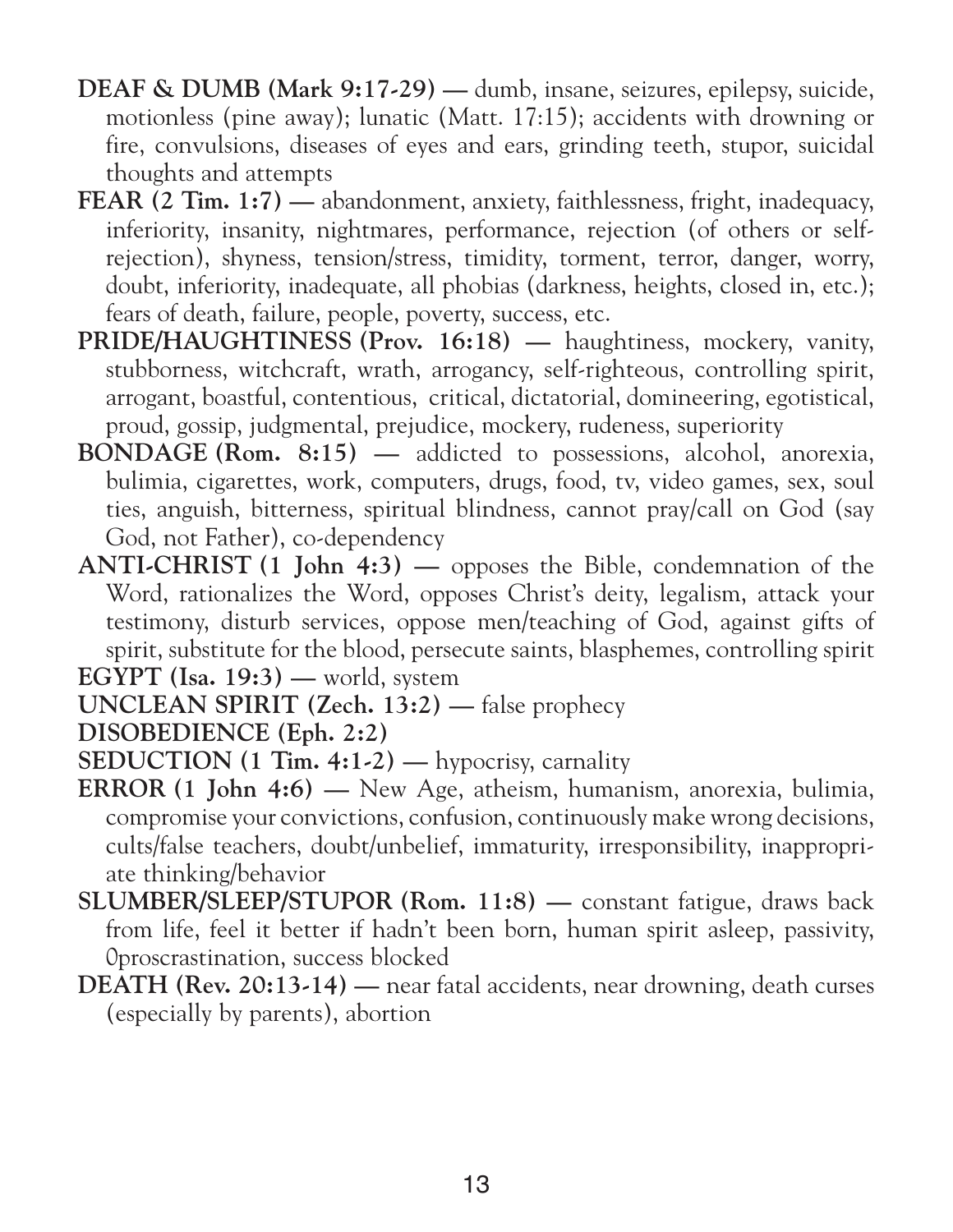### **PRAYER FOR KNOWLEDGE OF HIS WILL**

**Col. 1:9-12 -** For this reason we also, from the day we heard of it, have not ceased to pray and make (special) request for you, (asking) that you may be filled with the full (deep and clear) knowledge of His will in all spiritual wisdom (that is, in comprehensive insight into the ways and purposes of God) and in understanding and discernment of spiritual things; that you may walk (live and conduct yourselves) in a manner worthy of the Lord, fully pleasing to Him and desiring to please Him in all things, bearing fruit in every good work and steadily growing and increasing in (and by) the knowledge of God — with fuller, deeper and clearer insight, acquaintance and recognition. (We pray) that you may be invigorated and strengthened with all power according to the might of His glory, (to exercise) every kind of endurance and patience (perseverance and forebearance) with joy, giving thanks to the Father, Who has qualified and made us fit to share the portion which is the inheritance of the saints (God's holy people) in the Light.

### **PRAYER FOR KNOWLEDGE OF GOD'S LOVE**

**Phil. 1:9-11 -** And this I pray, that your love may abound yet more and more and extend to its fullest development in knowledge and all keen insight — that is, that your love may (display itself in) greater depth of acquaintance and more comprehensive discernment; so that you may surely learn to sense what is vital, and approved and prize what is excellent and of real value — recognizing the highest and the best, and distinguishing the moral difference; and that you may be unattained and pure and unerring and blameless, that — with hearts sincere and certain and unsullied — you may (approach) the day of Christ, not stumbling nor causing others to stumble. May you abound in and be filled with the fruits of righteousness (of right standing with God and right doing) which come through Jesus Christ, the Anointed One, to the honor and praise of God — that His glory may be both manifested and recognized.

### **GOD'S ARMOR**

**Eph. 6:11-18 -** Put on God's whole armor — the armor of a heavy-armed soldier, which God supplies — that you may be able successfully to stand up against (all) the strategies and the deceits of the devil. For we are not wrestling with flesh and blood — contending only with physical opponents — but against the despotisms, against the powers, against (the master spirits who are) the world rulers of this present darkness, against the spirit forces of wickedness in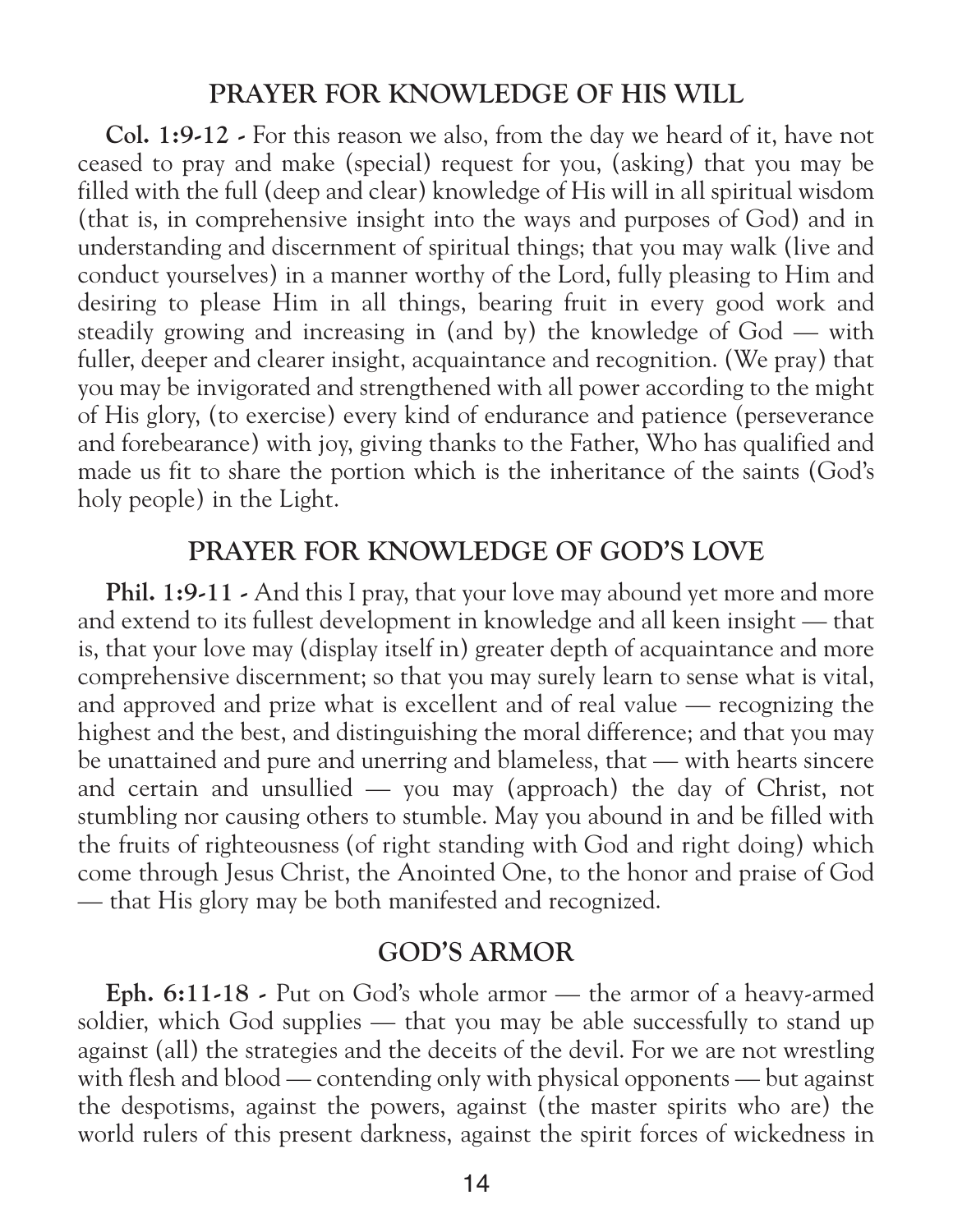### **PRAYER FOR WISDOM & REVELATION**

**Eph. 1:17-23 -** For I always pray the God of our Lord Jesus Christ, the Father of Glory, that He may grant you the spirit of wisdom and revelation — of insight into mysteries and secrets — in the (deep and intimate) knowledge of Him, by having the eyes of your heart flooded with light, so that you can know and understand the hope to which He has called you and how rich is His glorious inheritance in the saints — His set-apart ones, and (so that you can know and understand) what is the immeasurable and unlimited and surpassing greatness of His power in and for us who believe, as demonstrated in the working of His mighty strength, which He exerted in Christ when He raised Him from the dead and seated Him at His (own) right hand in the heavenly (places), far above all rule and authority and power and dominion, and every name that is named — above every title that can be conferred — not only in this age and in this world, but also in the age and the world which are to come. And He has put all things under His feet and has appointed Him the universal and supreme Head of the church (a headship exercised throughout the church), which is His body, the fullness of Him Who fills all in all — for in that body lives the full measure of Him Who makes everything complete, and Who fills everything everywhere (with Himself).

### **PRAYER FOR STRENGTH & POWER IN THE HOLY SPIRIT**

**Eph. 3:16-20 -** May He grant you out of the rich treasury of His glory to be strengthened and reinforced with mighty power in the inner man by the (Holy) Spirit (Himself) — indwelling your innermost being and personality. May Christ through your faith (actually) dwell — settle down, abide, make His permanent home — in your hearts! May you be rooted deep in love and founded securely on love. That you may have the power and be strong to apprehend and grasp with all the saints (God's devoted people, the experience of that love) what is the breadth and length and height and depth (of it); that you may really come to know — practically, through experience for yourselves — the love of Christ, which far surpasses mere knowlege (without experience); that you may be filled (through all your being) unto all the fullness of God — (that is) may have the richest measure of the divine Presence, and become a body wholly filled and flooded with God Himself! Now to Him Who, by (in consequence of) the (action of His) power that is at work within us, is able to (carry out His purpose and) do superabundantly, far over and above all that we (dare) ask or think infinitely beyone our highest prayers, desires, thoughts, hopes or dreams.